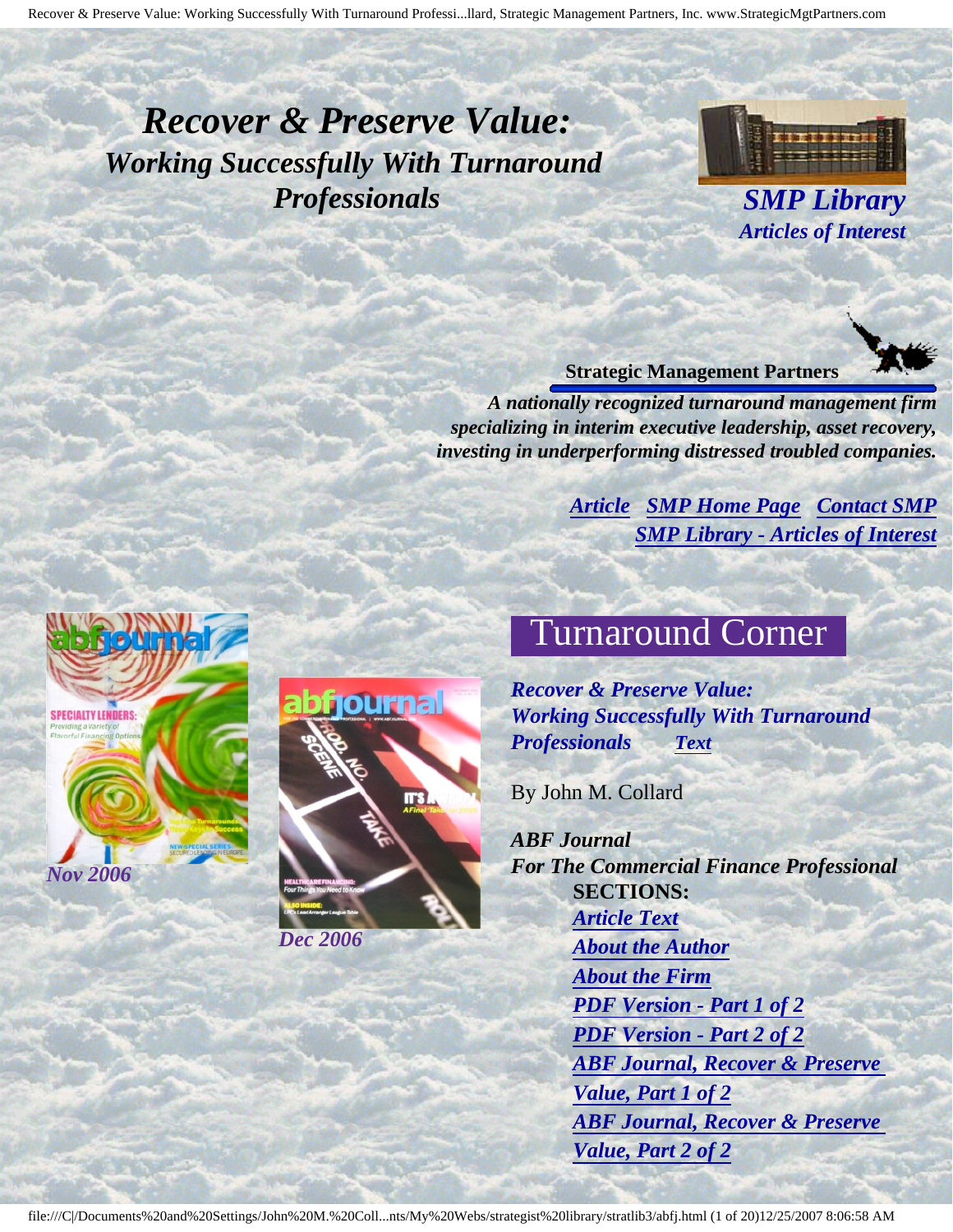*[Sections](#page-0-1) [Index](#page-0-2)*

<span id="page-1-0"></span>Turnaround Corner

### **Recover & Preserve Value: Working Successfully With Turnaround Professionals**

#### By John M. Collard

The turnaround of a business in financial distress involves managing the business and its problems. The process is time consuming and requires a special set of skills. The problems of the business are often compounded by owners or management who are facing financial distress for the first time and who are reticent to change. This is where the turnaround specialist brings his/her art to the process.

The identity of the client must be clear. The client's identify may appear clear at first glance, but it can quickly become blurred. For example, the owner of a closely held business may be as concerned about personal guarantees as about the survival of the business. In addition, if the lender has referred the specialist, the specialist must make it clear to all parties whether the lender or the business is the client.

Turnaround specialists generally are either interim managers or consultants. Interim managers will replace the CEO, take the decision-making reins of a troubled business, and guide it through its troubled waters, hopefully to safety. Turnaround consultants advise existing management without taking an operating role within the company. Although some specialists are willing to act as either an interim manager or a consultant, most prefer to act as one or the other.

A troubled business may also need the help of an experienced general manager or an expert in a particular aspect of the business. A troubled business often has a unique problem that requires an industry-knowledgeable expert rather than a experienced general manager. Naturally, this determination depends upon the particular company, industry, and problems involved. Keep in mind, however, that industry knowledge is not the same as turnaround management knowledge. A skilled turnaround specialist can often revive a company using his/her turnaround talents despite initial unfamiliarity with the technical aspects of the business.

Many turnaround specialists also concentrate on varying stages of business decline. While some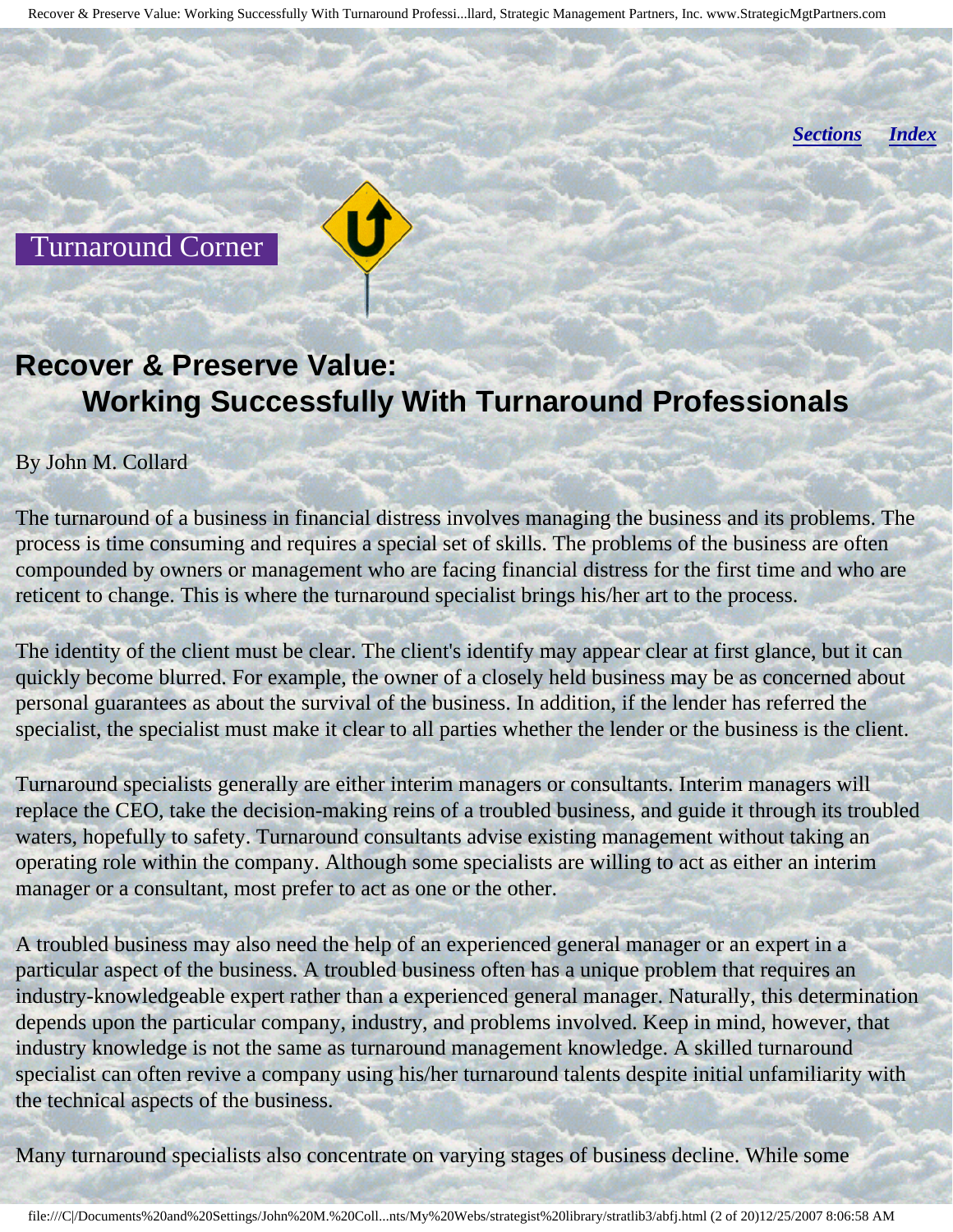practitioners work with clients in or on the edge of bankruptcy, others concentrate on only those in an early stage of decline.

### **Is A Turnaround Specialist Needed?**

Before this question can be answered, it is important to understand why businesses fail. The answer is usually mismanagement. Some of the many internal and external factors controlled by management include:

- **Autocratic management** resulting in overextended management, unclear lines of authority.
- **Ineffective communications**, unnecessary meetings, etc.
- **Neglect of human resources** evidenced by excessive turnover rates.
- **Inefficient compensation and incentive programs.**
- **Company goals that are not understood or achieved.**
- **Deteriorating business** from established clients, indicating strategies are outdated.
- **Inadequate analysis of markets and strategies.**
- **Lack of timely and accurate financial information.**
- **History of failed expansion plans.**
- **Uncontrolled or mismanaged growth.**

Management is often prone to blame the misfortunes of the business on external factors ostensibly beyond their control rather than to be held accountable and correct the situation. Some of these external factors include:

- **General economy**
- **Unfavorable legislation**
- **Interest rate fluctuations**
- **Labor unrest**
- **Labor cost increases**
- **Competition**
- **Litigation**
- **Market decline**
- **Raw material cost increases**

### **WARNING SIGNS: How Do You Diagnose Trouble?**

What are the warning signs of a business heading toward trouble? This is one of the most frequently asked questions of turnaround specialists. Trouble comes from a variety of causes. The obvious signals are rarely the root cause of the problem. Losing money, for example, is not the problem, but the result of other problems.

The warning signs listed below are not all-inclusive, but may provide some insight as to why the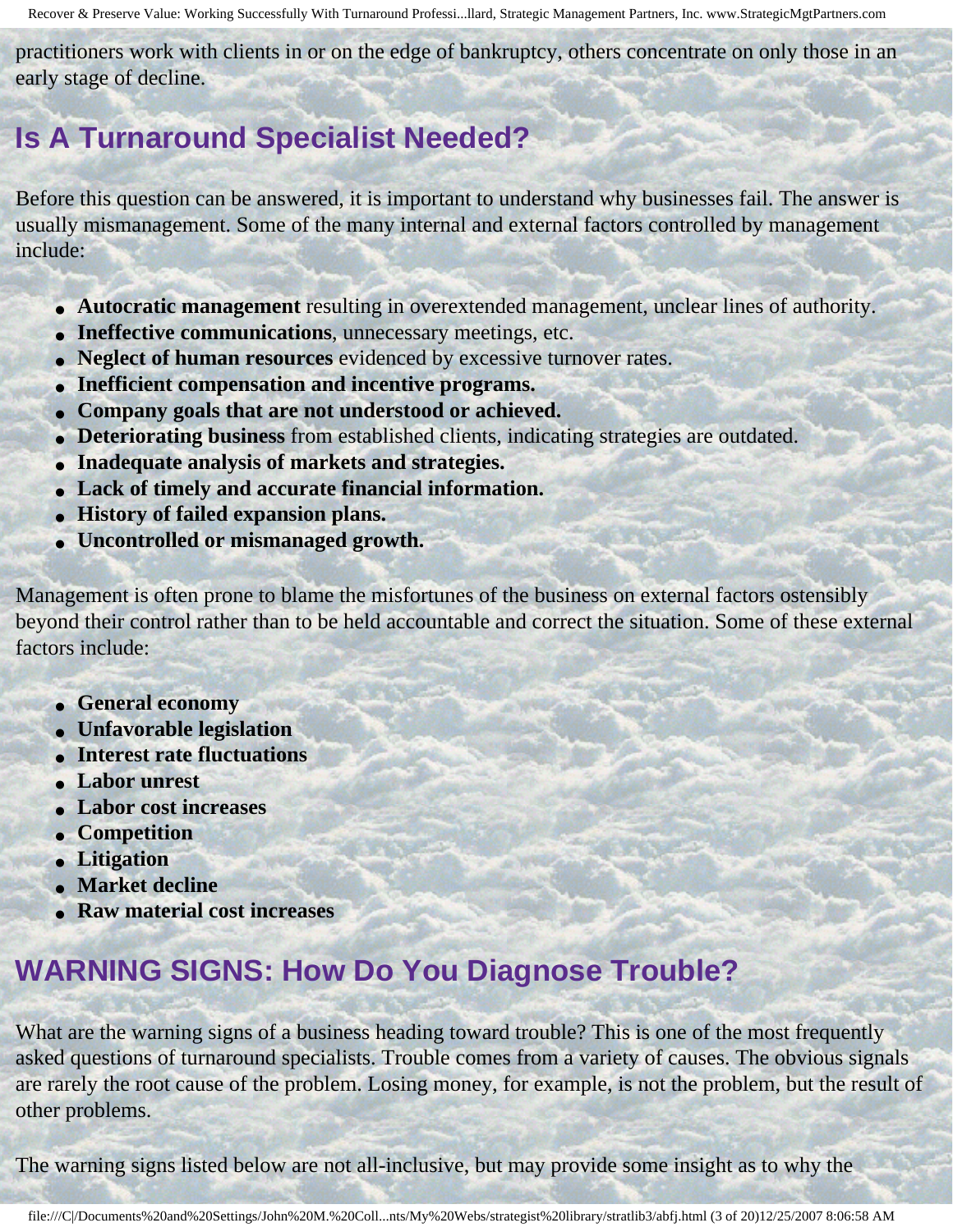company is facing difficulty. Signs connected with a company's operational performance include:

- **Decrease in profit**
- **Lack of both short- and long-term planning and forecasting**
- **Quality control problems increased returned goods and customer complaints**
- **Late or slow delivery**
- **Increase in fixed costs relative to revenues**
- **Management and employee turnover**
- **General employee dissatisfaction and performance**
- **Employee layoffs**
- **Declining revenues per employee**
- **Trade credit difficulties and restrictions**
- **Failure to take purchase and other cash discounts**
- **Delay returning telephone calls**
- **Delay in submitting financial statements to banks, lenders, and suppliers**
- **Board of Directors resignations**
- **Auditor resignations or turnover**
- **Failure of board of directors to diligently exercise its oversight function**
- **Return of the "retired" founder to a visible management position**
- **Failure to adapt to new technologies**

Signs relating to a company's financial performance include:

- **Decrease in profit**
- **Decrease in sales**
- **Continued failure to meet bank loan covenants**
- **Decrease in available cash**

Signs associated with poor utilization of assets include:

- **Worsening cash position reduced working capital**
- **Decrease in quick asset ratio**
- **Increase in the debt to equity ratio**
- **Dwindling capital base**
- **Declining asset turnover rate**
- **Declining accounts receivable turnover rate**
- **Deteriorating account receivable aging**
- **Declining inventory turnover rate**
- **Deteriorating account payable aging**
- **Creeping loan balances**
- **Reduced R&D expenditures**
- **Changing accounting principles**
- **Financing the purchase of fixed assets out of working capital**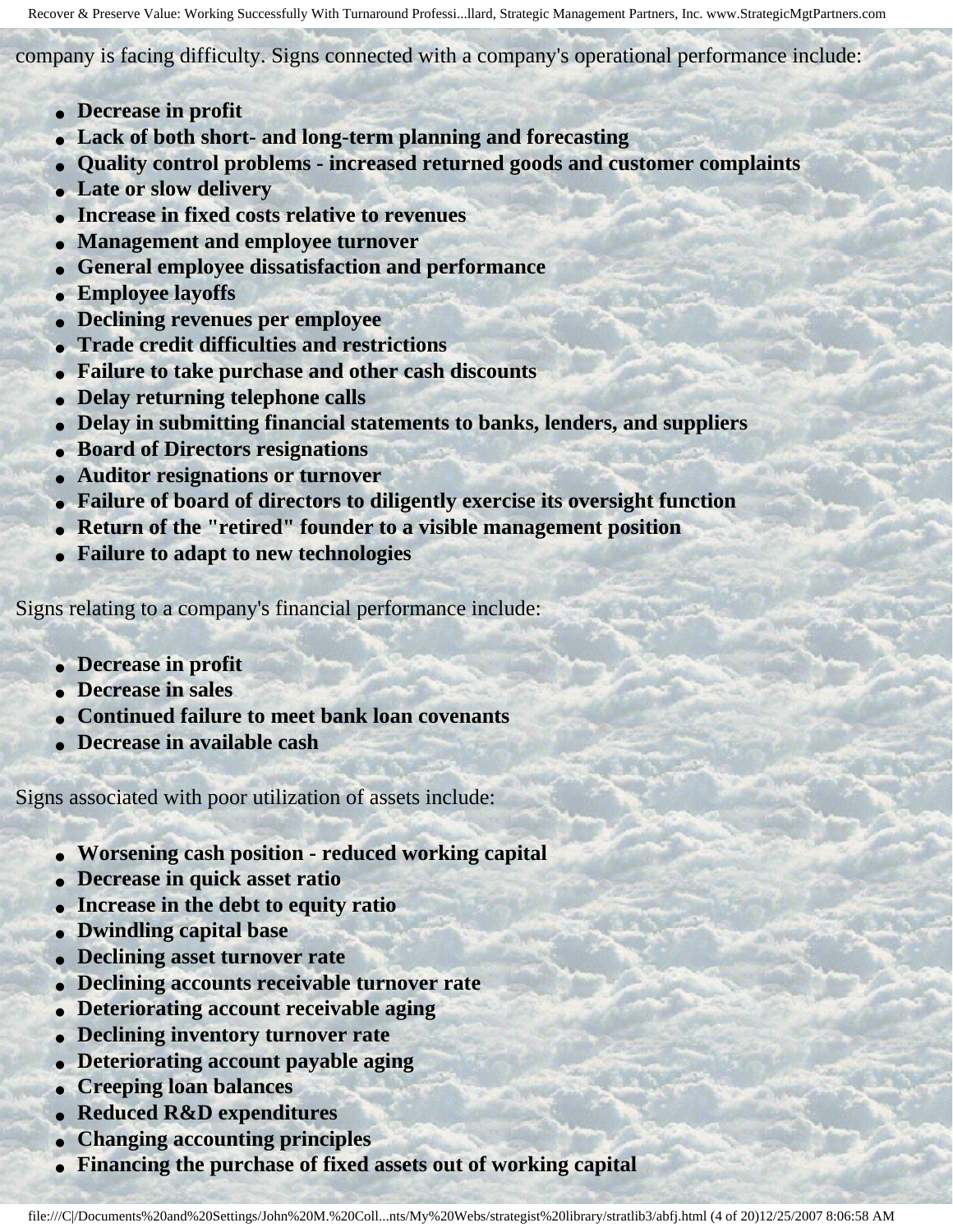- **Overpaying for assets or business units**
- **Acquisitions of or expansion into non-core related businesses or into businesses which cut into or compete with the core business**

These signs are symptoms, not the problem. The signs are simply the evidence that a problem exists, and it is the problem rather than the symptom that must be identified and remedied.

### **Several formulas exist to predict failure.**

One widely known formula is the Z-Score, developed by Professor Edward Altman of New York University. By weighing various financial ratios, the Z-Score attempts to predict whether a manufacturing company is a bankruptcy candidate.

#### *The formula:*  $Z = 1.2A + 1.4B + 3.3C + 0.6D + 1.0E$

#### *Where:*

 $A = Working Capital / Total Assets$ 

**B** = Retained Earnings / Total Assets

**C** = Earning Before Interest and Taxes / Total Assets

**D** = Market Value of Equity (\*) / Book Value of Total Debt

 $E = Sales / Total Assets$ 

*(\*)When the company is not publicly traded, book value of equity should be substituted for market value.* 

The resulting scores are interpreted to indicate the following:

Less than  $1.8$ — The company has a high probability for bankruptcy within the next two years.

**Between** 1.8 & 3.0 — The gray zone where the trend is really the most important criteria.

**Greater than** 3.0 — The company has a low probability for bankruptcy.

A second statistical method developed by Jarrod Wilcox, former assistant professor at MIT's Sloan School of Business, is known as the Gambler's Ruin Prediction of Bankruptcy. This formula, designed to predict possible bankruptcy for both manufacturing and retail companies up to five years in advance, is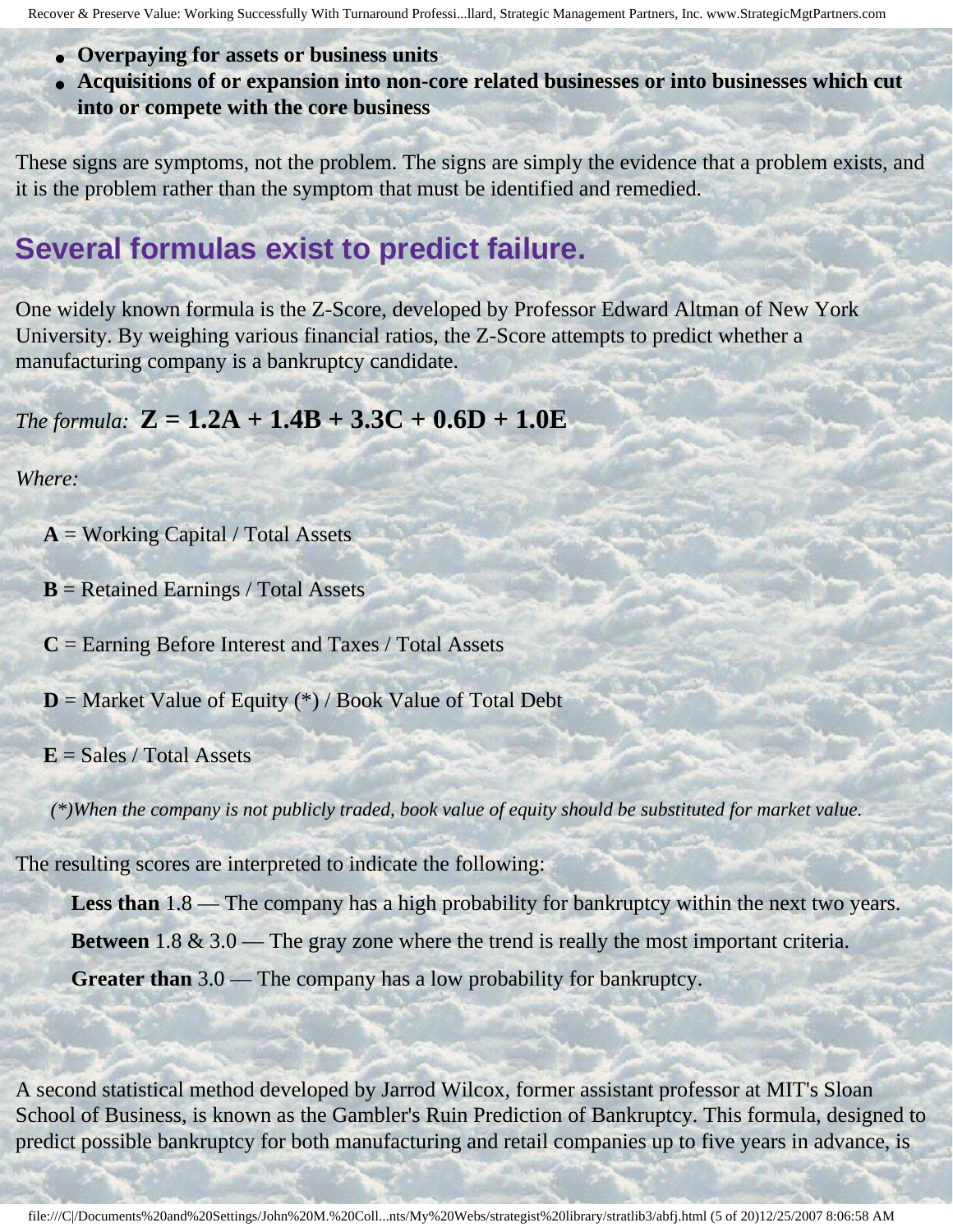as follows:

#### **Liquidation Value = Assets - Liabilities**

*Where:* 

**Assets** = 100% of cash and marketable securities plus 70% of accounts receivable, inventory, and prepaid expenses plus 50% of remaining assets.

**Change in Liquidation Value from previous year** = Earnings before special items minus 100% of dividends minus 50% of year's capital expenditures and depreciation minus 30% of increase in inventory and accounts receivable since prior year.

If these computations indicate negative amounts, the company is considered a candidate for bankruptcy.

### **Companies Susceptible to Trouble**

Given the market forces of capitalism, all businesses are as vulnerable to trouble as they are to the lure of success. We live in a world of wildly changing technologies. Even with these changes, a business that is managed properly will continue to prosper. However, some industries are more susceptible to trouble than others due to various factors and characteristics.

The fortunes of companies in *cyclical industries* often depend upon forces outside their control such as commodity prices or weather conditions. Those most likely to withstand the effects of these forces are the ones that learn to adapt. They either sufficiently diversify without losing sight of their primary business or are able to control fixed costs in unstable conditions. The ability to adapt is key.

Companies in *newly deregulated industries* face having to learn to survive in a competitive environment without the legal protections previously enjoyed. Deregulation is generally accompanied by an anticipated shakeout of the weakest businesses as competitive forces take hold in the marketplace.

As the United States has evolved from a primarily manufacturing driven economy to an economy increasingly driven by *service-oriented industries*, management must recognize that its most irreplaceable assets are employees. Managing human resources is more important than ever.

*Companies lacking a proprietary product*, - or "me-too" companies - are subject to attack from every direction. Examples of these companies are retail businesses and non-licensed service sector businesses. They face low entry barriers both with respect to capital and expertise and a multitude of competitors.

Many entrepreneurial companies and start-ups are *single-product and single-customer companies.* In order to succeed, these companies usually must develop new products or diversify to compete and satisfy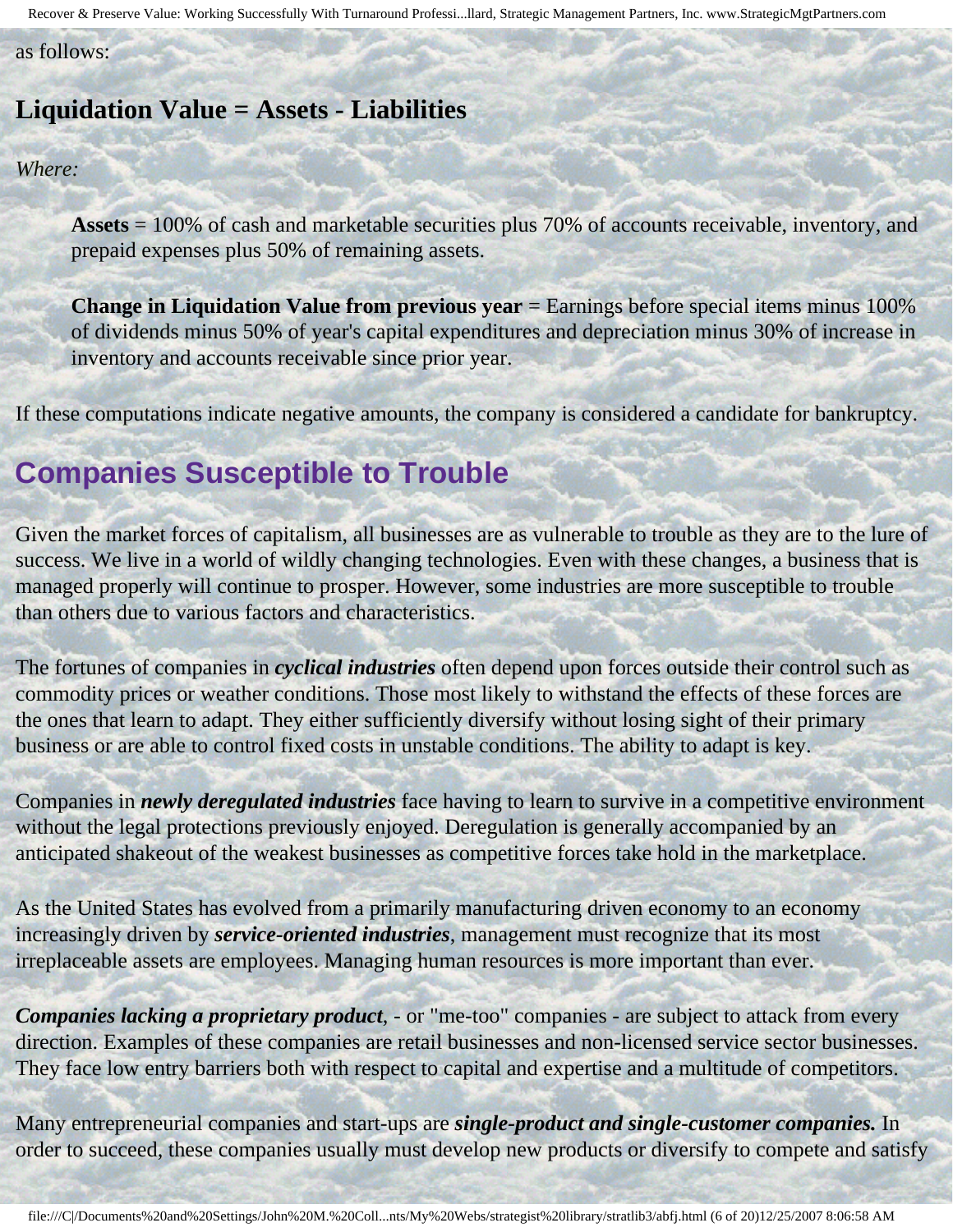customers. Few are able to maintain their start-up success, but instead struggle to compete with existing competition and new market entrants. Reaching maturity takes years during which the company is vulnerable.

*Rapidly growing companies* are often driven by entrepreneurial zeal and overwhelming emphasis on sales. Often, inadequate attention is given to the effects of growth on the balance sheet. With huge sales increases and significant investments into R&D, these companies suddenly find themselves in a situation where the balance sheet simply cannot support the growth.

*Highly leveraged companies* have so many factors that must converge to be successful that they are often most susceptible to the external uncontrollable causes of business failure, such as interest rate fluctuations or an increase of raw material costs.

*Closely held businesses and family owned businesses*, by their nature, select leadership based not upon managerial talent but by virtue of family or close personal relationships with the shareholders. More than in other businesses, owner/managers link their personal psyche to that of their business. To the owner/ managers, business failure is often perceived as a personal failure. Owner/managers often believe that they are irreplaceable or are afraid to admit that they are not. They want to maintain control, and consequently, they fail to either develop a management team or a plan for transition of management. These owner/managers are reluctant to acknowledge early warning signs of failure and are also apt to ignore them.

Perhaps *declining industries* face the most difficult task of all. Declining industries are those in which total industry-wide unit shipments are declining. Maintaining market share involves shrinking. Maintaining volume involves increasing market share (i.e., taking business from competitors). Management, which refuses to admit that the industry is declining or bets its future on the industry recovering, is the most prone to failure.

Approximately 70% of *entrepreneurs and start-ups* fail within two years. Entrepreneurs do not necessarily come from managerial backgrounds. They have visions of what the future will look like before the rest of us know to invent the better mouse trap. Their *modus operandi* is to capitalize on their head start as a way to convert their vision to a profitable reality. The same skills that keep an entrepreneur focused on an idea, regardless of obstacles, can make him oblivious to the competition on his heels or to new changes in the market. Ultimately, the market does catch up, forcing the entrepreneur to compete in a mature industry rather than in an emerging industry. As entrepreneurs survive the transition to professional management and new technologies gain a stronghold on the economy, emerging industries are born.

### **Hiring A Turnaround Specialist**

Before seeking a turnaround specialist, a business should attempt to understand its desires and needs and it should be willing to face the reality of very difficult issues. With statistics generally pointing to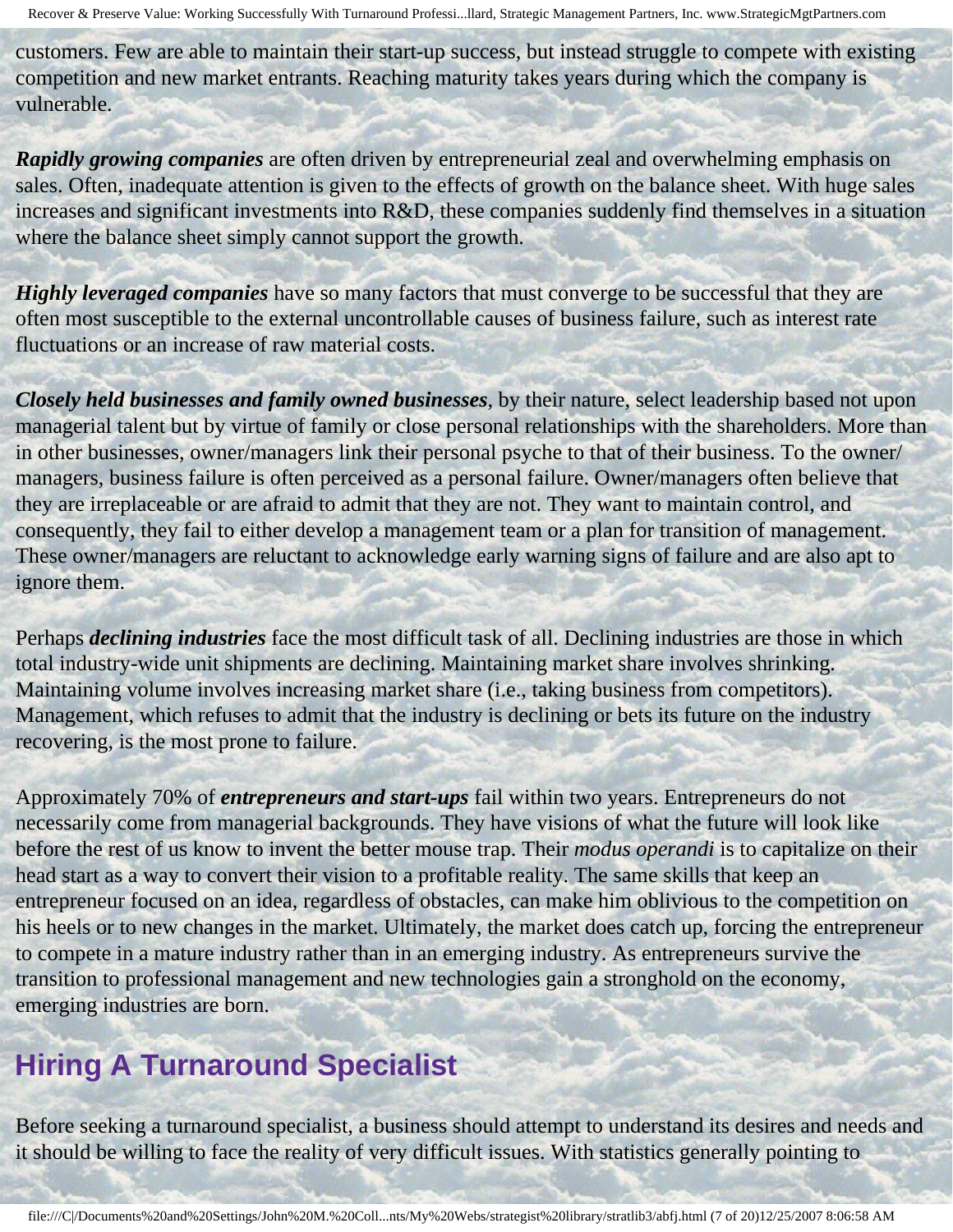mismanagement at the root of most crises, the business should be aware that the turnaround specialist will perform a quick study of management capability. Management must be committed to participate in the recovery, agree that the turnaround specialist is the catalyst to the recovery, and undertake to learn as much as possible so that it can better manage the business at the conclusion of the turnaround engagement.

Thus, before calling a turnaround specialist, management should ask itself some hard questions:

- **Can a turnaround be realistically achieved?**
- Is management aware that a true turnaround can take years to accomplish?
- Have business issues been isolated from personal issues? Or, is the primary goal of hiring **the specialist to protect the owner from personal guarantees and preserve personally owned assets?**
- **What can be reasonable and realistically expected from the turnaround specialist?**
- **Is management willing to admit that the business' problems are, in all likelihood, the result of mismanagement?**
- **Is management willing to become, if necessary, the student rather than the teacher or the follower rather than the leader?**
- **If asked to give up the controls of the business, is management willing to do so?**
- **Is management willing to face its own shortcomings and to face facts that may reflect on its ability?**
- **Since the turnaround specialist is often a temporary fix, is management willing to change?**
- **Can management learn to function in a highly controlled environment, subject to being monitored by outsiders?**
- Is management willing to accept business' failure since some are simply unavoidable and not **savable?**
- **Is management willing to agree to a turnaround specialist's engagement if the only realistic expectation is to maximize liquidation value even if the ultimate result is the failure of the business?**
- **Is management willing to sell control and become both a minority shareholder and an employee of a new board of directors if necessary to attract the capital to preserve the company?**
- **Is management, in the case of smaller businesses particularly, willing to face stigma of bankruptcy?**

### **How To Select a Turnaround Specialist**

Owners should be cautious and deliberate in selecting a turnaround specialist. Retaining a turnaround specialist has been analogized to having a heart transplant, an experience few would undertake without much trepidation. But just as heart transplants are necessary to save the life of the patient, a corporate turnaround is very often what is needed to keep a business alive.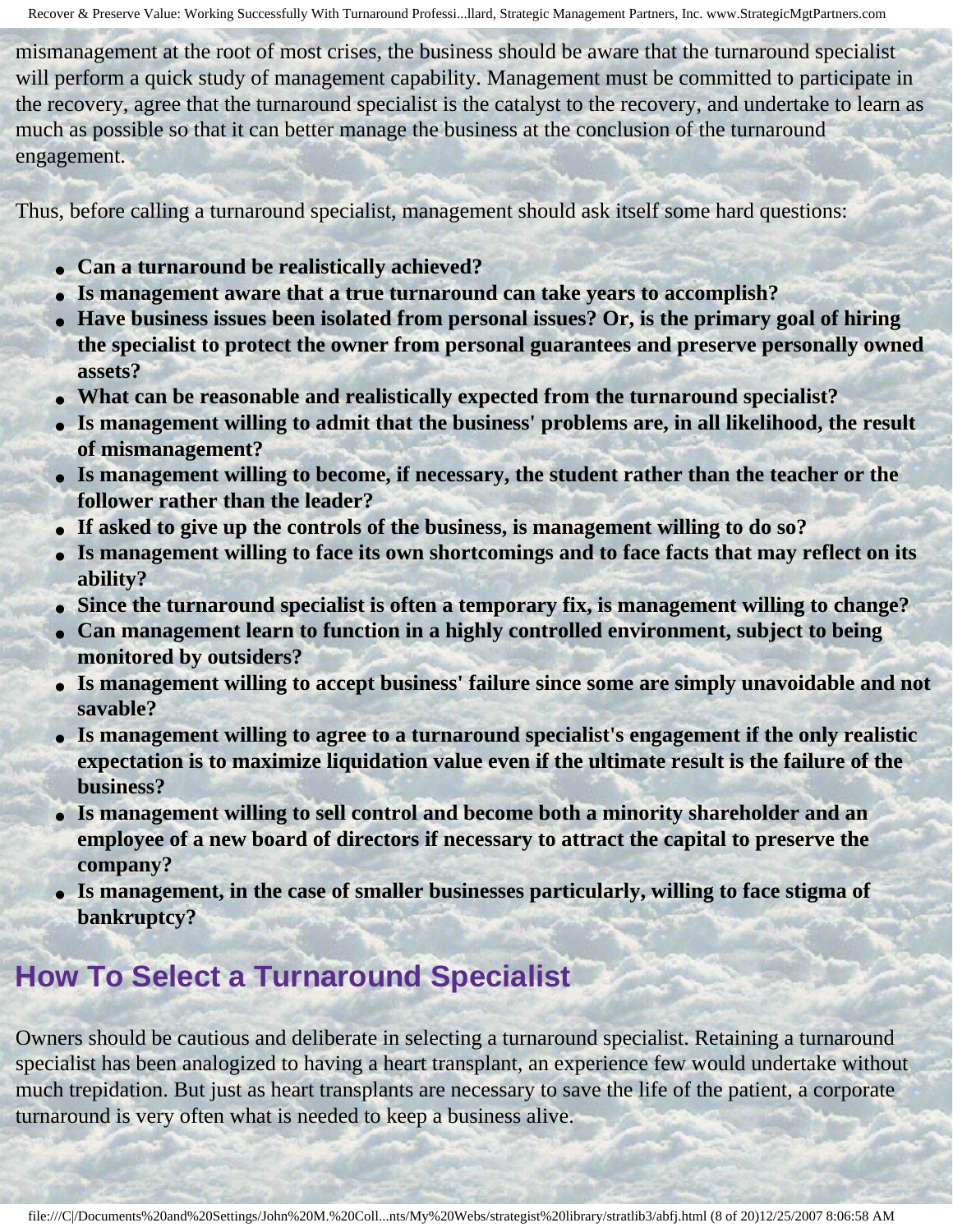### **Interviews and Background Checks**

Owners should do their homework before interviewing any turnaround specialist. Resumes and references should be requested and checked in advance. Owners should not be misled by professional affiliations and should avoid hiring unneeded skills. Beware of an unemployed CEO or CFO masquerading as a turnaround specialist. Simply having a background as a CEO does not mean that the candidate will possess the needed skills to be a good turnaround specialist. Lawyers, accountants, bankers, and financial advisors should be consulted for their opinions and advice.

Several specialists should be interviewed. Despite their hopes, owners should neither expect miracles nor be misled by unrealistic promises or guarantees of success. What the turnaround specialist offers should be weighed against what is realistically achievable.

Be introspective, as the questions above suggest. But when the turnaround specialist arrives, answer his questions, help him find his answers, and above all, listen. Do not forget that owners and management must work together as a partner with the turnaround specialist. Existing management is a key resource for the turnaround specialist and should adopt an attitude that it wants to learn as much as possible so that it will have the skills necessary to run the business when the turnaround specialist's engagement has been completed.

#### **Time Commitment of the Turnaround Team**

Ask the turnaround specialist about his/her work schedule. Meet the entire turnaround team, particularly those who will be on the company premises. Obtain commitments regarding the turnaround specialist's personal involvement. Understand what functions he will perform and what will be delegated to his staff. Ask about the interplay between the company's management, the company's staff, and the turnaround team.

#### **Select an Individual**

The personal chemistry between the turnaround team and management is critical to the success of the recovery. Thus, select a person, not a firm or a reputation. A turnaround is a very personal and highly sensitive operation. Management should select the specialist it thinks can do the best job, not a firm because it has a good reputation. The reputation will not turn around the company; an individual might.

### **Credibility**

Learn about the turnaround specialist's relationship with your lender, other potential lenders, trade creditors, and alternate suppliers. Make sure the specialist brings credibility. Companies in trouble often need access to products and funds. One of the resources the turnaround specialist brings to the engagement is credibility to lenders, and consequently, enhanced access to credit. A troubled business often needs more money than its existing lender will supply, and therefore, management assumes a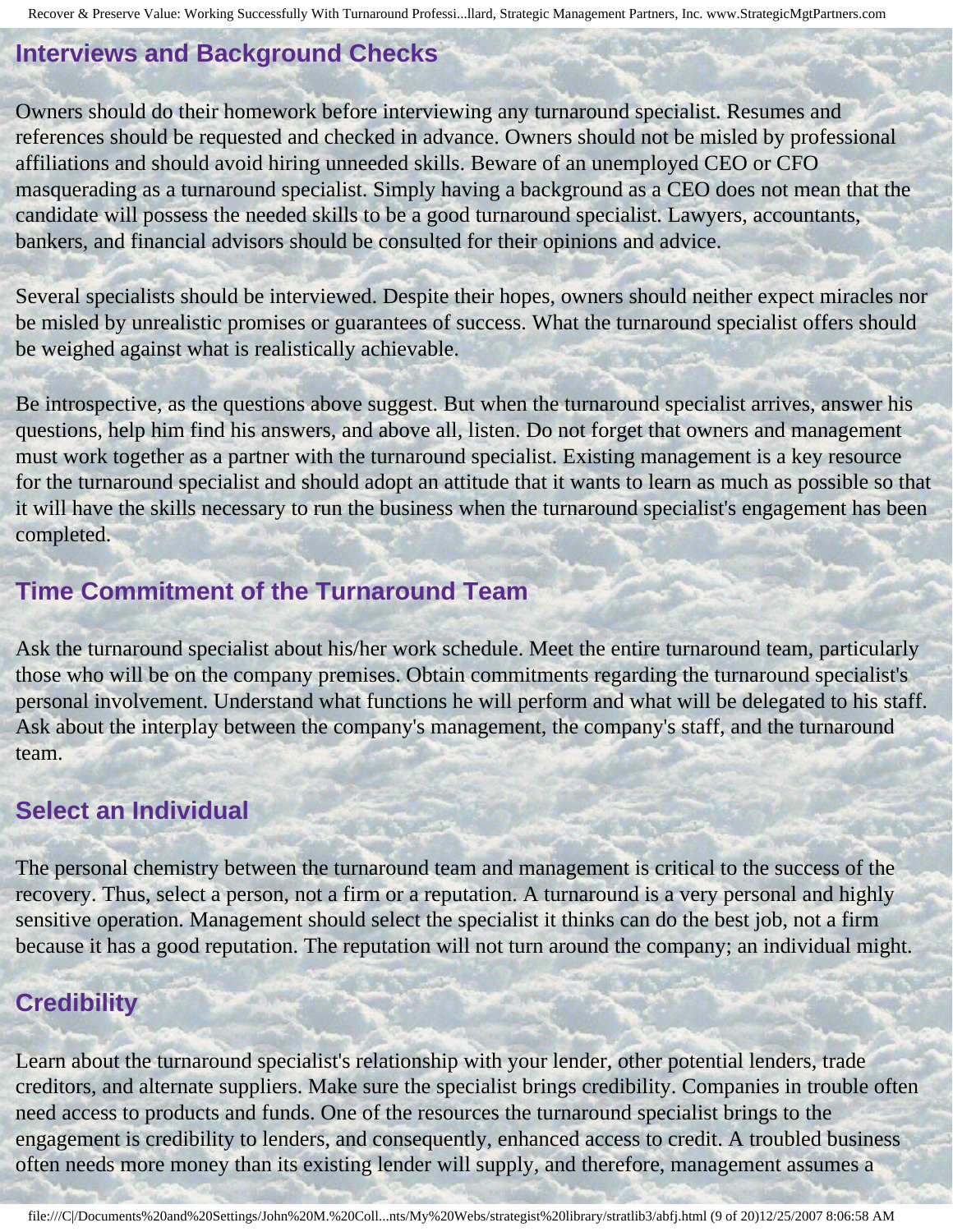successful turnaround will involve a new lender. This logic, however, often ignores the relationship between the company's operating problems and its lender. It is unreasonable to anticipate that a new lender will be more lenient. In fact, a new lender will likely extract stricter covenants and restrictions, charge significantly higher fees because of the risk of going into a troubled situation, and monitor the loan much more closely. Therefore, the "old" bank may be the company's best source of new money if credibility can be re-established.

#### **Obtain a Written Proposal**

Always obtain a written proposal from the turnaround specialist. That proposal should address the turnaround specialist's initial findings, expectations from you and your staff, professional fees, anticipated use of the company's staff, a time line overview, who will be assigned to the engagement, how much time the turnaround specialist expects to commit to the engagement, whether the turnaround specialist will be on hand to implement the plan, at what point the turnaround specialist would expect to withdraw from the engagement, the complete fee structure, and how the turnaround specialist will assist in whatever management changes are necessary. Finally, insist upon and enter a written engagement agreement prior to engagement.

#### **Regular Written Reports**

Ask for regular written reports from the turnaround specialist. These reports should be concise and timely. They will force the turnaround specialist to organize his thoughts, get to the essence of what has happened in the reporting period, not require a significant amount of his time, and make it clear that he works for the company.

#### **Involvement in Company's Operations**

Expect the turnaround specialist to involve the company's staff in the daily operations of the business. Seek from the company's staff an evaluation of the performance of the turnaround specialist. Although the initial engagement of a turnaround specialist can be unsettling, management and staff should be made to understand that their jobs are linked to the turnaround effort. Share those evaluations with the turnaround specialist.

### **Confidentiality and Accessibility**

Most importantly, demand and expect both confidentiality from and accessibility to the turnaround specialist. Though the turnaround specialist may be brutally honest with the client, he must present the client in the best light possible to others. Given precarious circumstances, the company must have as much access as it needs to its turnaround specialist.

### **How Turnaround Specialist Operates**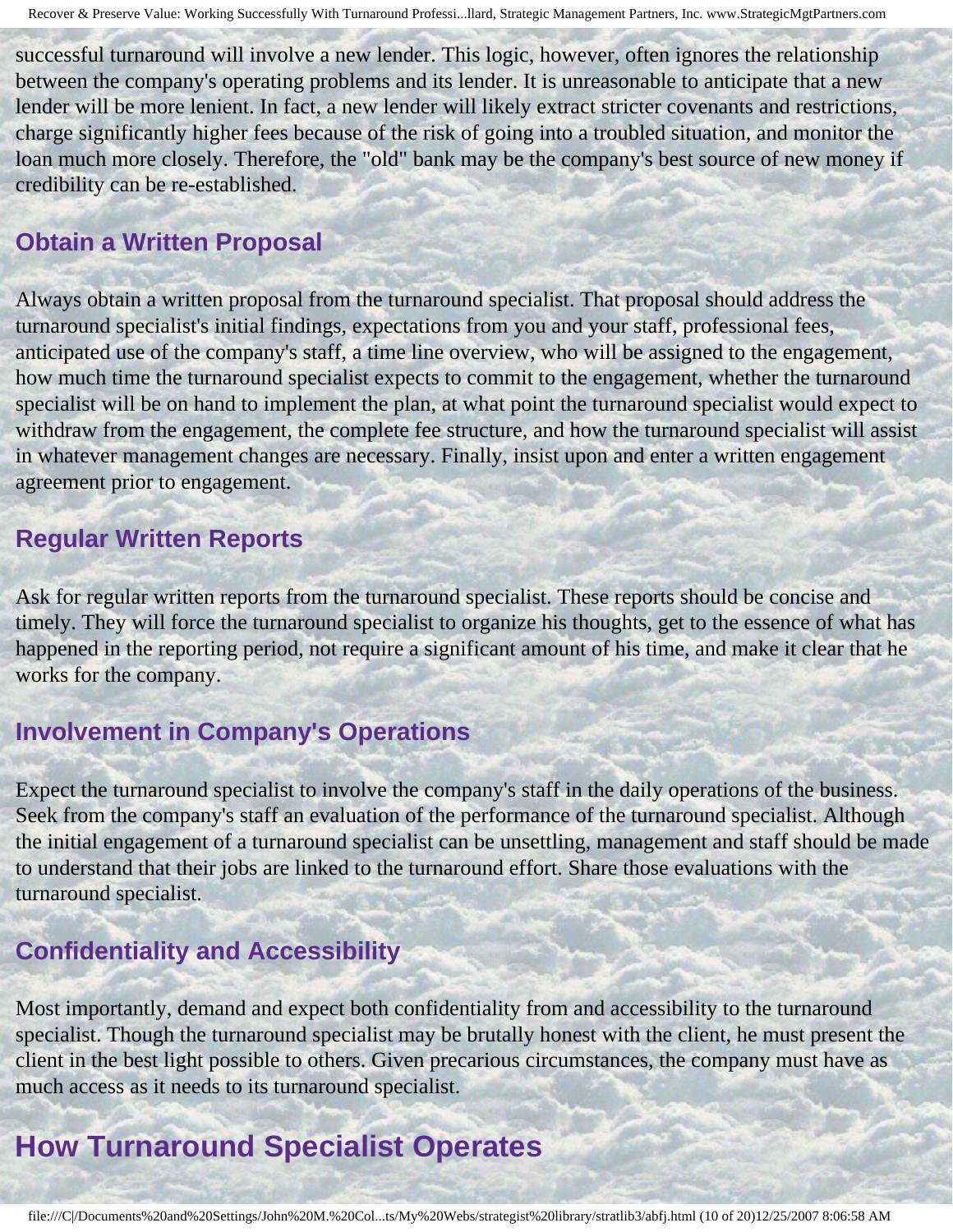The turnaround specialist offers a new set of eyes, skills and understanding of troubled situations to independently evaluate the company's circumstances. The turnaround specialist very quickly must face a series of questions that existing management may never have asked, such as: What is the purpose of this business? Should it be saved? If so, why? Are those reasons valid?

The turnaround specialist must gather information, evaluate it for accuracy and analyze it quickly so that those initial questions can be addressed openly and honestly. That process generally focuses upon the following issues:

- **Is the business viable?**
- **Is there a core business?**
- **Are there sufficient sources of cash to fuel the company through its recovery?**
- **Is existing management capable of leading company?**

The turnaround specialist should discuss those questions openly with his client, and if it is determined that the answer to any of the above questions is "No," the parameters of the engagement should be reexamined. Should a specialist still be engaged? What kind of plan is needed to otherwise minimize the losses and to maximize the value of the business for the benefit of his client.

*The process of recovery* undertaken by the turnaround specialist involves several stages.

*Fact-finding.* The turnaround specialist must learn as much as possible as quickly as possible so that he can assess the present circumstances of the company.

*Analysis of the facts.* The turnaround specialist should prepare an assessment of the current state of the company.

*Preparation of a business plan outlining and suggesting possible courses of action.* Depending upon the engagement and who his client is, the turnaround specialist will seek the input of his client to determine which of alternative courses of action should be undertaken.

*Implementation of the business plan.* Once the course of action has been chosen, the turnaround specialist should be involved in putting the plan into place whether as an interim manager or as a consultant to management. This is the time a specialist begins to build the team of players both inside the company and from outside resources.

*Monitor the business plan.* The turnaround specialist should keep vigil over the plan, analyzing variances to determine their causes and the validity of the underlying assumptions.

Stabilization and transition. Assuming that liquidation is not the cornerstone of the business plan, the turnaround specialist should remain involved in the engagement until the business has achieved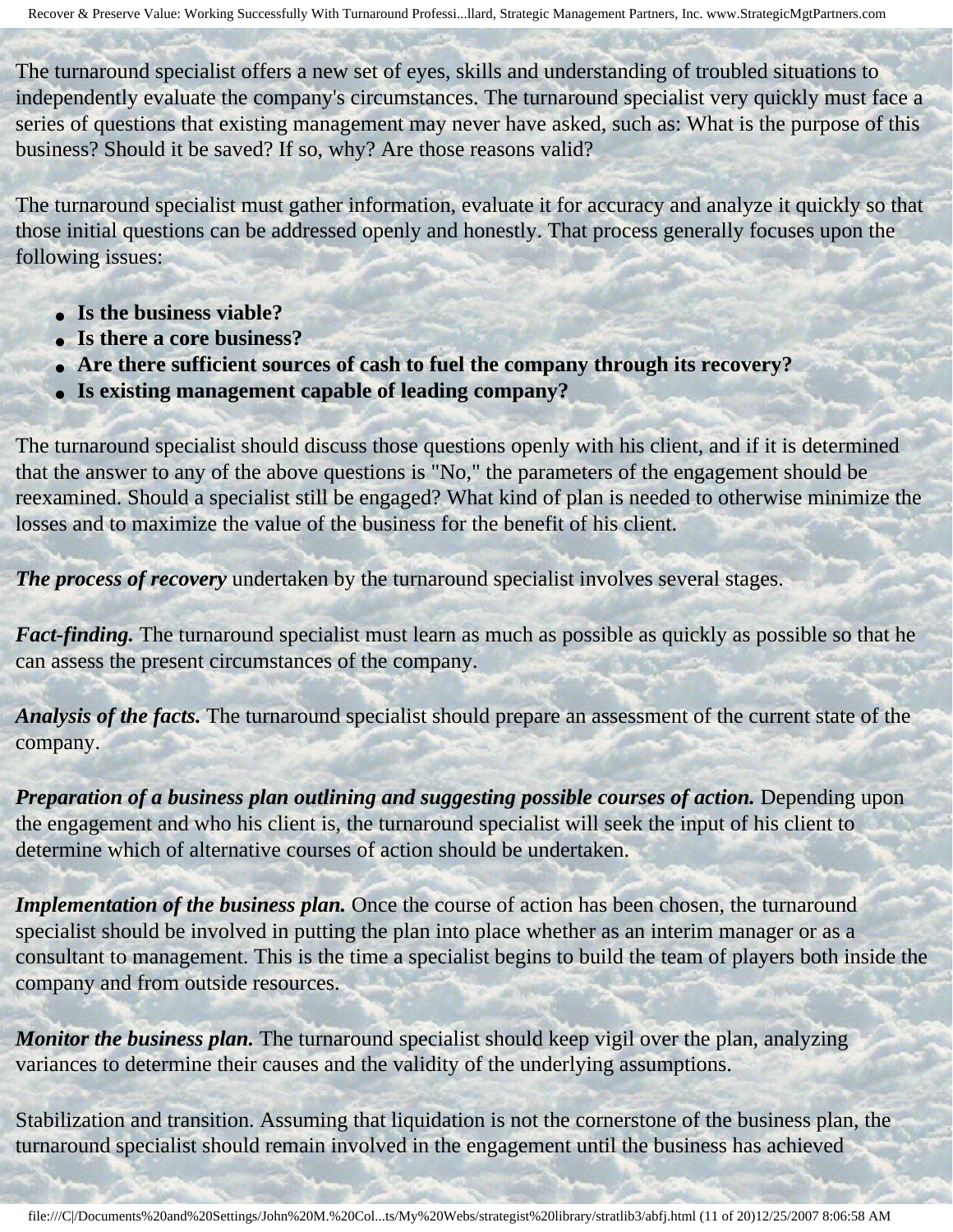stabilization and to assist the business in a transition of management if necessary.

Turnaround specialists immediately focus on cash flow since it is often a cash shortage that causes troubled businesses to seek help. The turnaround specialist's first goal is to stabilize the cash flow and to stop the hemorrhage. The turnaround specialist usually performs a quick analysis of the company's sales and profit centers and of its asset utilization.

In many cases, these factors indicate that the business may have lost focus of its core. To remedy the cash shortage, turnaround specialists generally analyze which assets are available to generate a quick infusion of cash and which operations could be terminated thereby stopping the cash outflow. These are difficult decisions since they intrinsically involve down-sizing the company and eliminating some jobs. On the other hand, it has the effect of saving the good parts of the company - and many jobs.

After the turnaround specialist has been engaged and a business plan has been designed, the turnaround specialist plays many roles. Since many troubled businesses often lose much of their credibility with lenders, trade suppliers, employees, customers, shareholders, and even the local community at large, retaining a turnaround specialist is often the first sign to outsiders that the company is taking positive steps toward both recovery and rebuilding damaged relationships. The turnaround specialist usually serves as a liaison or intermediary with these outside constituencies to calm troubled waters and to present bad news as a preamble to a plan for recovery.

Because management's credibility is often strained, the turnaround specialist actively assists in the preparation of a viable business plan and advocates its approval and adoption by the various constituency groups whose cooperation is necessary for implementation. The turnaround specialist is experienced in negotiating both with lenders and with trade suppliers in the midst of a crisis. The turnaround manager brings their personal integrity, their own credibility, and their track record to the table in contrast to that offered by existing management, which finds itself in a downturn.

The turnaround specialist often directs communication for the troubled company with outsiders and company employees. The job of the turnaround specialist is to determine what is in the best interests of the business objectively, regardless of any other agendas. The turnaround specialist must take into account the objectives of the assignment and approach difficult decisions without the weight of historical expectations on his back.

The effective turnaround specialist is a teacher and knows that it is critical to success that a capable management team with acute awareness of its goals must be left behind. If management is deficient, the turnaround specialist has the very delicate task of communicating that message, identifying appropriate roles for existing managers and facilitating a transition.

Special skills the turnaround specialist may also bring to the engagement include knowledge of sources of *de nova* financing and familiarity of trade relationships necessary to assure the flow of product the company needs to fuel its recovery.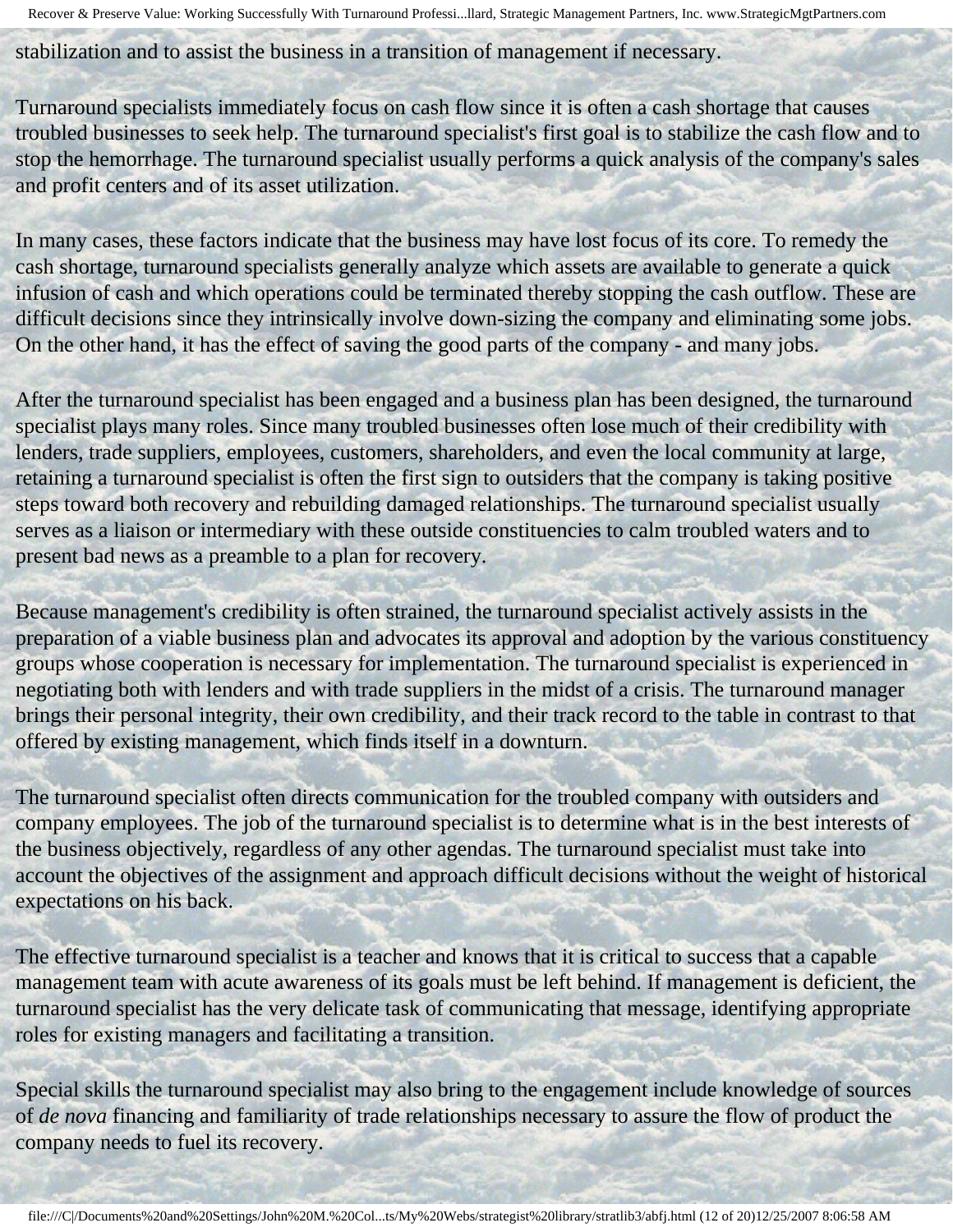## **Business Ownership's Resistance to Turnaround Specialists**

Given difficult questions that a troubled business must face, there is often some tension between owners, management, employees of the company and the turnaround specialist. One main problem is that businesses in trouble will often postpone action because their own owners no longer can tolerate jarring change and an uncomfortable transition to something new. Despite statistics indicating otherwise, owners and management may generally believe that its particular situation fits within those minority cases in which decline is attributable to uncontrollable external factors.

A variety of misconceptions and myths abound, which make businesses leery about hiring a turnaround specialist.

*The turnaround specialist has "no heart".* He does not care about the employees, the long-time suppliers or the bank with whom the company has been doing business for many years. He is cutting employees and telling creditors that they are not going to be paid. Do not forget that the turnaround specialist is goal oriented and recognizes that his job is to make hard decisions. The turnaround specialist is an experienced negotiator with creditors to whom he tells the truth, be it good or bad and relies upon his credibility to build the consensus necessary to build for the future.

The turnaround specialist does not understand the company's corporate culture. This is a legitimate observation, but it does not follow that without history on his side, the turnaround specialist is not capable of bringing order out of chaos and adding value to the client. One of the most appealing aspects of a turnaround specialist is that he brings a new set of eyes to a situation as well as an experienced and knowledge base of managing businesses through the turnaround process.

*The turnaround specialist does not know the client's particular business or industry.* **The skill the** turnaround specialist brings to the table is his management ability, his ability to marshal resources and maximize the value from those diverse resources. If the business requires special expertise, the turnaround specialist should assist in attracting that expertise. Most importantly, these issues should be discussed prior to the engagement.

*The company's employees have no loyalty to the turnaround specialist.* Just remember that management, labor and the turnaround specialist have a responsibility to the organization to work together for the common good, and any power struggles will ultimately hurt the company and the turnaround effort.

*The turnaround specialist has a private agenda.* For example, the specialist is ultimately interested in purchasing the business, is using the business as a springboard into other ventures, or is there to maximize the value to his referral source without regard to the other stakeholders. These issues with particular emphasis on independence should be addressed pre-engagement and potential conflicts should be addressed in an engagement agreement.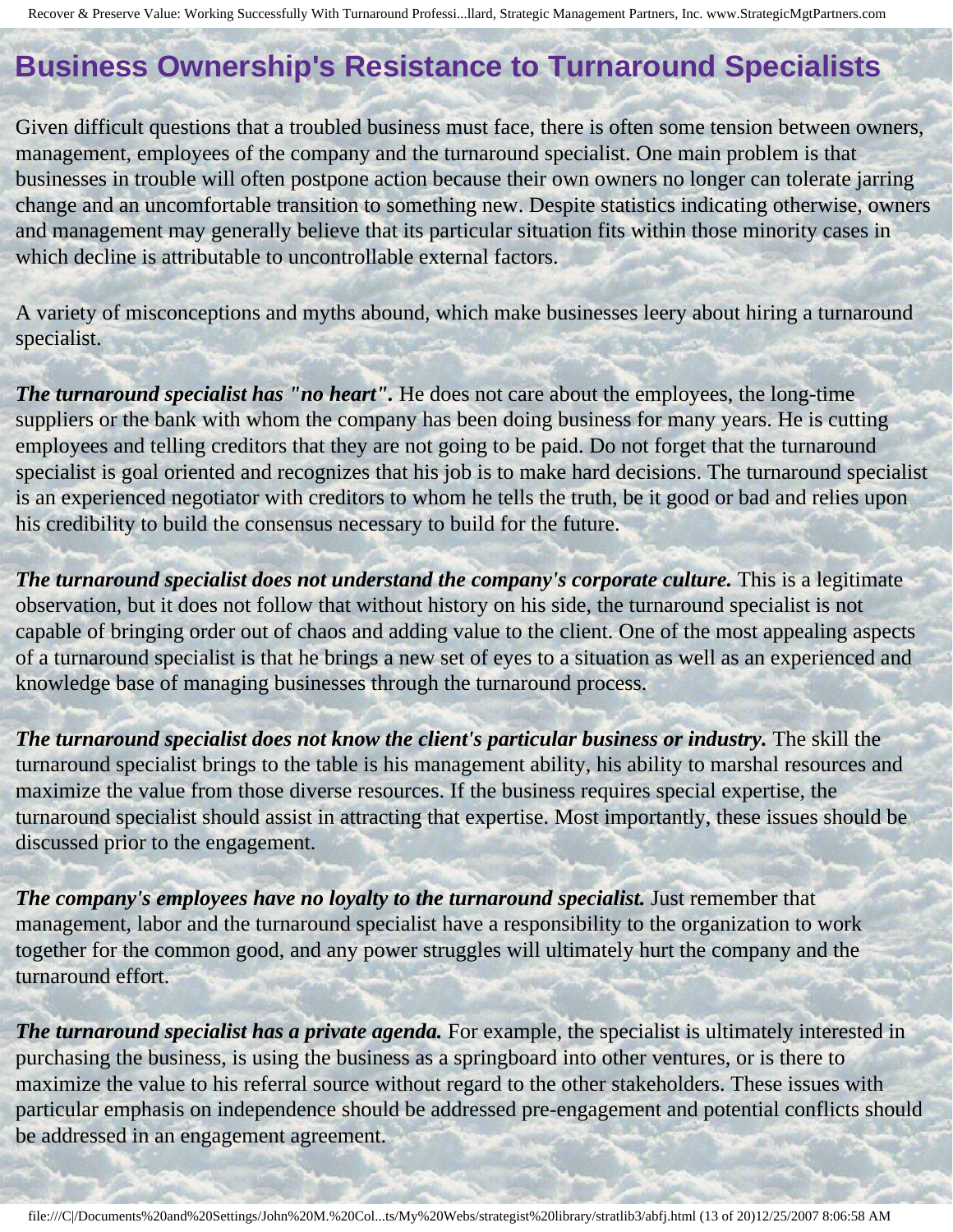*The turnaround specialist will not have to live with his recommendations for change and probably will*  not even live in the community beyond the period of the engagement. As a result, the turnaround specialist is not accountable to anyone. In reality, however, the turnaround specialist is motivated to perform the best if the troubled company is used for purposes of future references or if the company reports the results of the engagement to the referral source. The turnaround specialist's credibility and recommendations are the basis upon which lenders and trade suppliers will ultimately rely in deciding whether to offer support – and throw future business his way.

*The turnaround specialist will steal ideas or techniques.* If the company has proprietary property, it should legally protect itself. Otherwise, the engagement agreement should cover points of privacy or proprietary content which the turnaround specialist must leave behind or be restricted through contract provisions similar to non-disclosure and non-compete agreements.

### **Remember to Be Cautious**

Because the number of successful corporate turnarounds has been steadily increasing during the past few years, the increased visibility of the industry has attracted operators masquerading as qualified turnaround specialists. The expression "Ready, Shoot, Aim," rings all too familiar. Businesses seeking management assistance should be cautious to carefully consider each turnaround candidate.

*Beware of the turnaround specialist who refuses to supply references. Since the profession is relatively* young, there is limited general knowledge in the marketplace regarding the capabilities and backgrounds of turnaround specialists. Particularly, check with attorneys and CPAs with whom the turnaround specialist has worked and obtain as much specific information regarding the turnaround specialist's actual experience as possible. The TMA has implemented a Certified Turnaround Professional (CTP) designation, which checks professional and client references, and requires CTP to pass a three-part rigorous examination before qualification.

*Like any professional, the competent turnaround specialist will not guarantee results whether it be a recovery, new funds, a renegotiated loan, an equity investor or buyer, or any other guaranteed result.*  A guarantee of any result, other than a best effort, is a signal to keep interviewing.

*If the turnaround specialist makes an effort to impress the company with his particularly close relationship with banks, trade suppliers, investor, or any particular resource the business may need, investigate that particular relationship further.* Make sure that the turnaround specialist has adequate independence from other sources so that he can provide the company not only with his undivided attention, but also so that the company can be comfortable that his advice and leadership will be void of any possible conflicts of interest.

*A turnaround specialist who tries to impress the company with a "look how much our firm has grown" sales approach is equating quantity with quality.* The implication is that the firm has grown because the marketplace recognizes the quality of the work performed.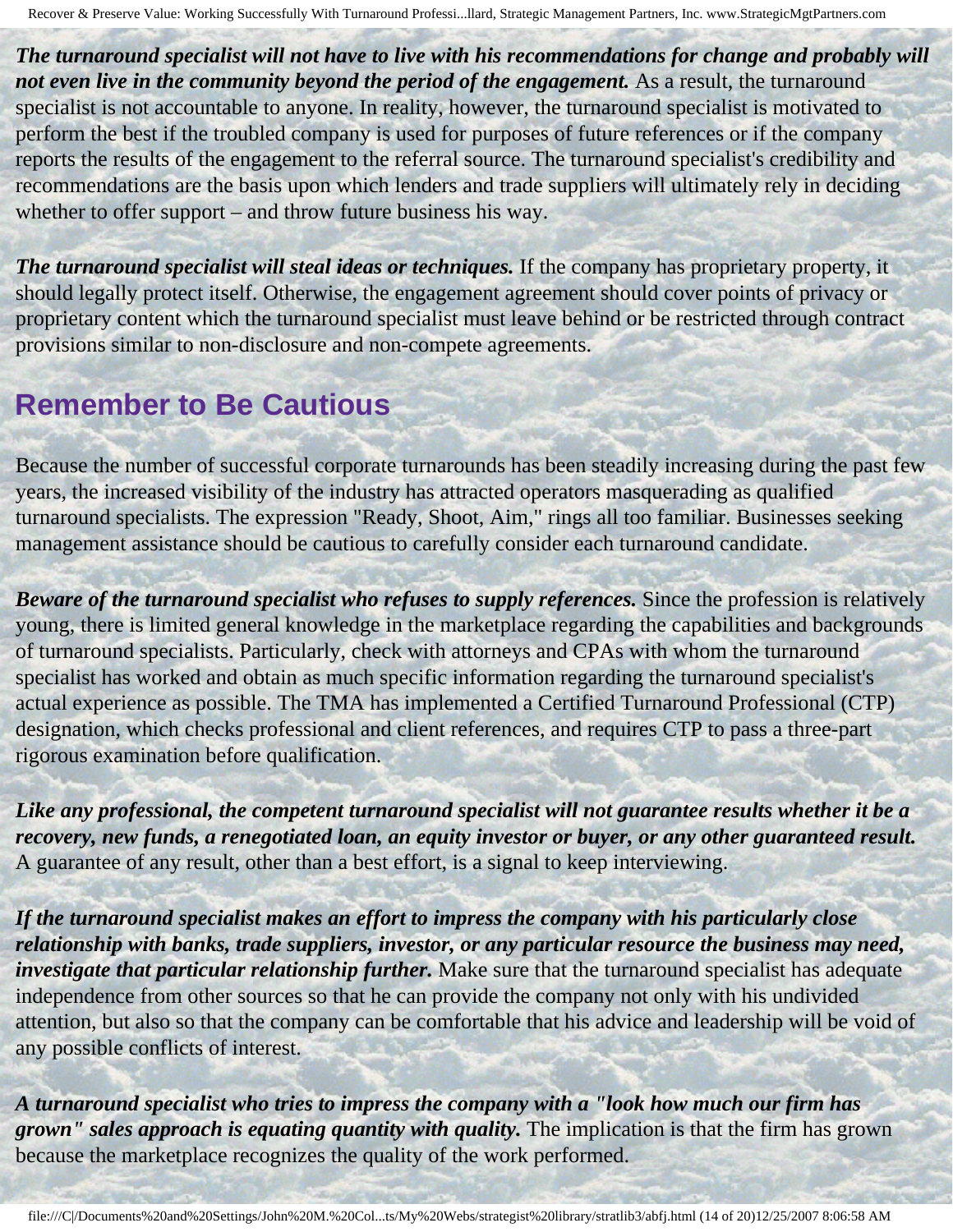*The issue of the turnaround specialist taking equity is a double-edged sword.* **Some turnaround** specialists believe that taking equity or having an opportunity to receive an equity position with a client is a conflict of interest, which could impair their management judgment. Others believe that, as an equity holder, the turnaround specialist not only shares the risk but also must maximize shareholder value, and therefore, benefit all constituents, to receive the full compensation. This is effectively the same theory underlying stock option plans for management in many companies. Regardless of whether equity participation is good or bad, the company and the turnaround specialist should fully discuss equity participation prior to the engagement and define the potential role of equity, if any, in the engagement agreement prior to employment.

*Investigate the turnaround specialist's actual experience.* Ask what portion of this business has actually been in turnaround situations rather than in other executive or consulting capacities. Although the number of turnaround specialists is rather small at this time, try to avoid providing a job in transition for an executive or a training ground for a consultant.

*When discussing fees, provide specifically for what expenses are to be reimbursed and the level of reimbursement generally expected.* Most importantly, do not let it become either a surprise or a source of disagreement. Again, cover as much as possible prior to the engagement in a written engagement contract.

### **Engagement Agreements**

Always insist upon a written engagement agreement to outline the terms of the engagement. Provisions that should at least be considered include:

- **The purpose of the engagement.**
- General responsibilities of the turnaround team, the company's management and staff.
- **Time the specialist will devote to company. (What other commitments must the specialist deal with simultaneously?)**
- **Specialist's staff.**
- **Company staff.**
- **Specialist's core of professional support for the business (attorneys, accounting firms, etc.).**
- **Terms of any equity opportunities for the specialist (The entire question of the turnaround specialist and equity is one of the more troublesome in this growing profession. It is critical that all parties understand the rules up front. For example: discuss equity kickers, the specialist as an equity participant, finder's fees, etc.).**
- **Term of the engagement (Define the time period of the engagement).**
- **Fee arrangement, terms of performance bonuses, payment schedule.**
- **Fee for acting as a broker in selling the business.**
- **Project "deliverables" (What the specialist is expected to deliver, even if it is only a best effort. A schedule of anticipated benchmarks where both parties may measure progress and**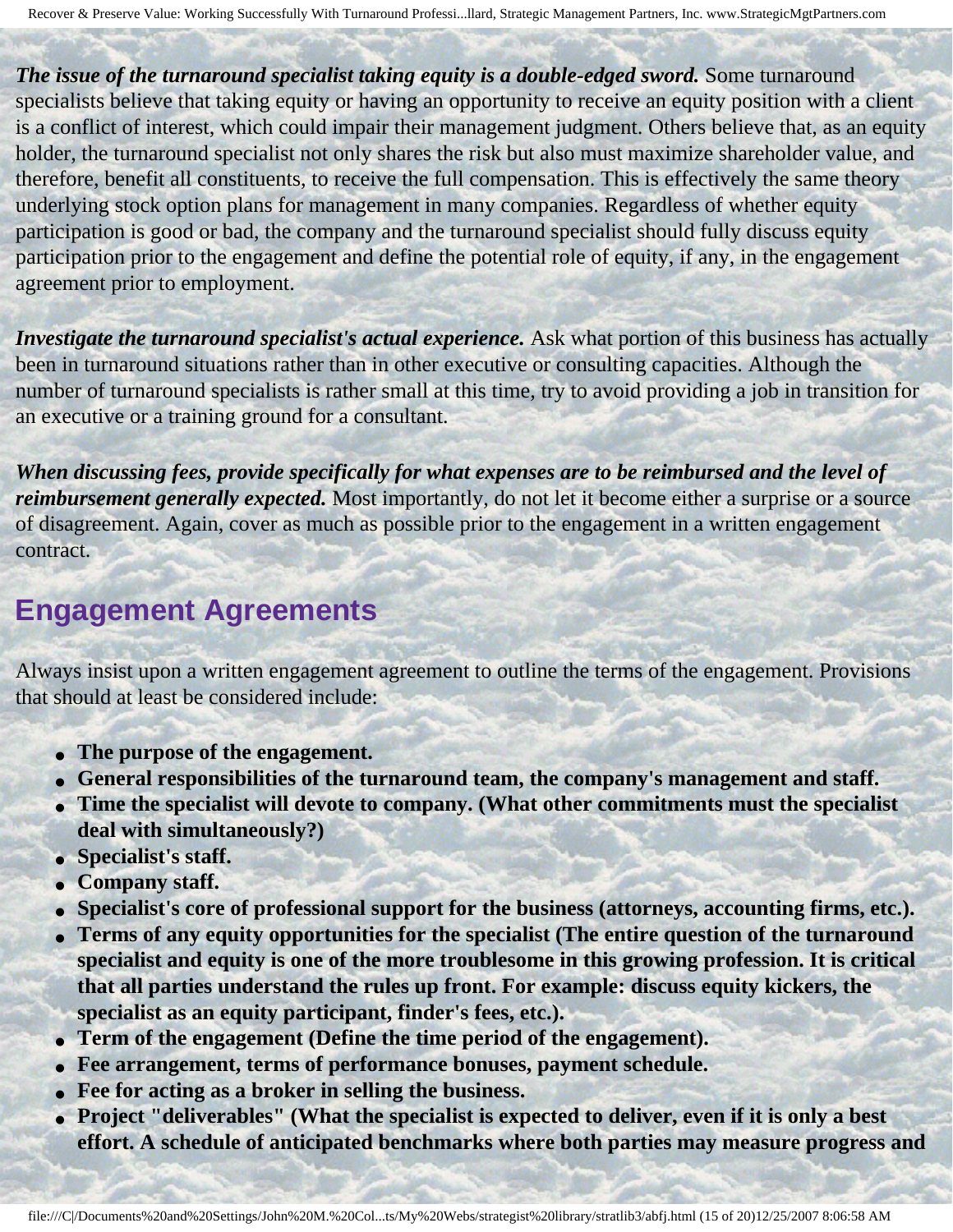**satisfaction with the other.)** 

- **Regular reporting mechanism (to assure communication between the parties.)**
- **Specialist's follow-up responsibilities after the engagement is concluded.**
- **Termination provisions (includes notification periods, for both parties.)**

## **Turnaround Financing For Financially Distressed Companies**

While most owners of distressed businesses believe that access to more money would solve their company's financial problems, turnaround specialists recognize that the shortage of capital is often only a symptom, rather than the primary problem facing a distressed company. Although sufficient and available financial resources are necessary to implement turnaround plans, a successful turnaround must first attack and solve the business problems which produce the cash crisis.

Financing is an integral part of a troubled company's plan of reorganization. An effective financing plan will stabilize the company's cash position during the crisis, provide the necessary capital base to allow the company to return to profitability, and restructure the balance sheet so that it can support the company into the future.

*Financing strategies* differ from situation to situation according to the liquidity and viability of the distressed business. Initially, turnaround specialists attempt to maximize the liquidity to provide sufficient time to evaluate the viability of the business. In addition, the turnaround specialist is likely to implement cost reduction plans and attempt to renegotiate the terms and covenants of existing financing arrangements to a level the company can live with during the recovery period.

When necessary, the turnaround-financing plan can involve a recapitalization, or a restructuring of the right side of the company's balance sheet. This involves changing the relationship between existing financial stakeholders through a combination of debt and equity conversions, exchange offers, stock rights offerings, and the addition of new financial stakeholders. Obviously, the more sever a company's situation is, the more difficult it is to work out an arrangement with existing trade creditors, lenders, equity holders, and the harder it is to attract new stakeholders.

*Turnaround financing specialists* provide financially distressed companies a number of financial resources and expertise to draw upon. Capital resources and the range of services differ widely among lenders, equity investors, and purchasers of securities and claims of distressed companies.

Historically, asset based lenders have been a primary source of loans to distressed businesses. These loans are often made at premium rates while the lender requires an enhanced security position. With the increasing number of Chapter 11 bankruptcies, debtor-in-possession lending departments emerged in many large commercial banks and investment banks. Debtor-in-possession loans are made to a company after it files for bankruptcy protection. To encourage these lenders to undertake the risks, the law provides a super priority status for repayment of their loans.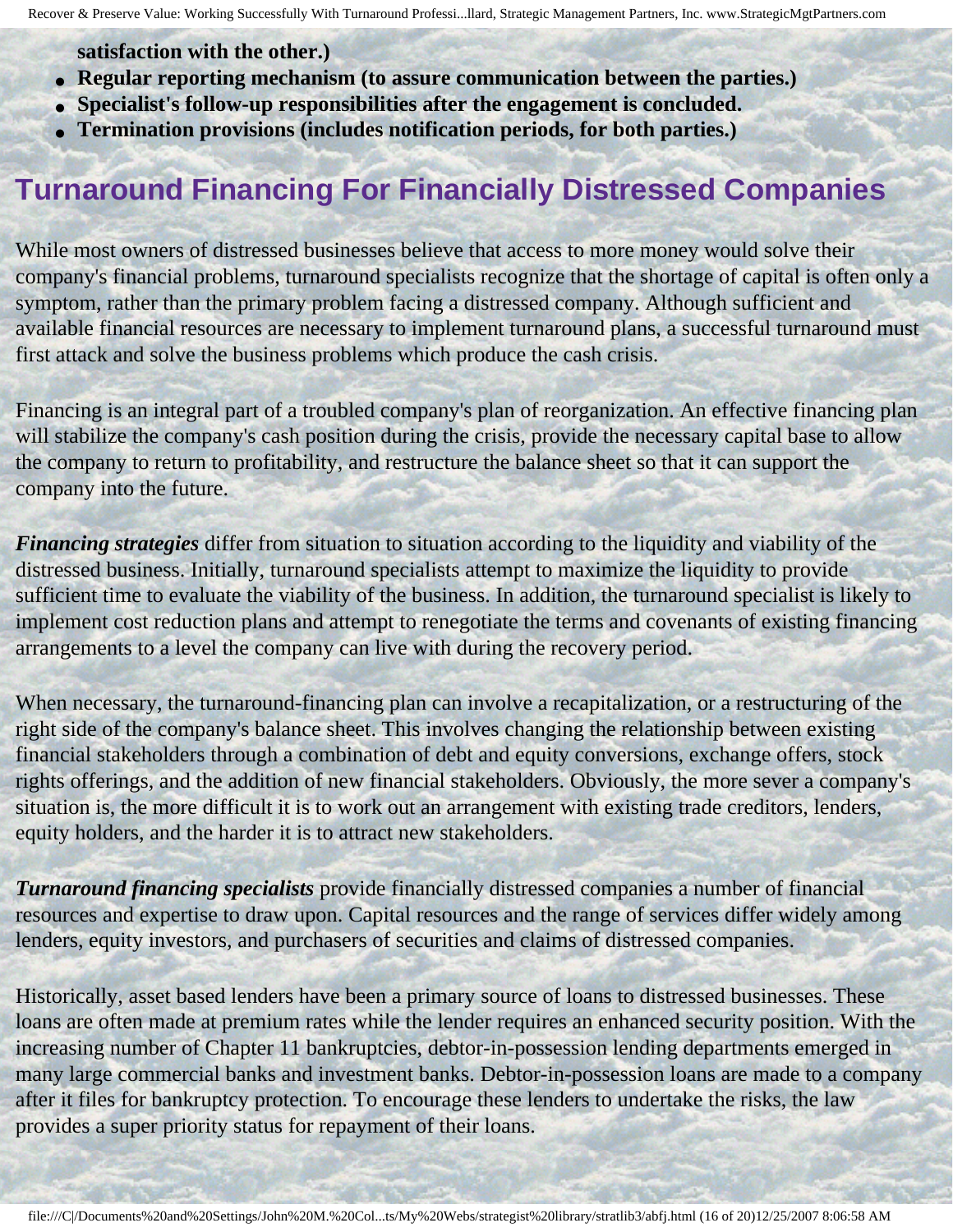Actually, because of this super priority status, some companies must file a bankruptcy case to provide the lender with the level of security it seeks. Ironically, many lenders prefer the control aspect of the bankruptcy process. Without court's protection and supervision, in a non-bankruptcy environment, these same lenders may well lend to a distressed company but with restrictive covenants and fees that may seem burdensome. In addition, taking into account the higher fees and rates - coupled with other restrictions to be anticipated in a distressed situation - management flexibility is limited and higher interest rates often slow the recovery. Therefore, the turnaround-financing plan is only effective if viewed on a long-term basis, and if it ultimately helps the company achieve recovery.

When a distressed company is unable to find a suitable lender, management should consider *turnaround equity investors* who will infuse equity capital into the business. As one would anticipate, equity funds are also an expensive alternative. Equity investors typically require a controlling interest in the company in exchange for their capital and in consideration of the abnormal risk. Equity investors often specialize in particular industries, company sizes, investment minimums and maximums, and anticipate varying management roles. Since investors bring different capabilities to the table, management should determine whether the company would best be served by financial or strategic assistance.

*Financial investors* sometimes have turnaround management and bankruptcy experience and are able to assist management through the complexities of the reorganization process. Investments are often made at a significant discount compared to the business's underlying asset value. While most financial investors remain involved only at the board of director level, they occasionally fill top management positions if necessary to protect their investment.

While some financial equity investors have funds committed and immediately available, others act as financial intermediaries receiving an equity position in the company as their compensation upon completion of the investment. These investors act as a "gate keeper" between the financially distressed company and the alternative *sources* of financing. While many financial intermediaries are skilled financial advisors and have a wide network, management should be aware of possible conflicts of interest between the advice they receive from the financial intermediary and his compensation arrangement. Full disclosure should be sought to assure that the primary motivation for putting the deal together is not the fee involved.

Alternatively, *strategic equity investors* are identified by their specific industry or geographic requirements and generally provide specialized experience and knowledge with their investment. These investors often acquire financially distressed companies to consolidate with their existing companies and typically become involved in the management of the acquired business at a senior operating level. Since the passage of time usually works against a financially distressed company, the strategic investor may provide the company with a more timely, or occasionally, the only solution.

Regardless of the type of equity investor, the financially distressed company will often benefit from the increased negotiating leverage with its constituencies that a credible new investor brings to the turnaround. Once new equity funds are infused into the business, the company's existing lender may be more willing to modify the loan agreement if they feel that their loan is protected from further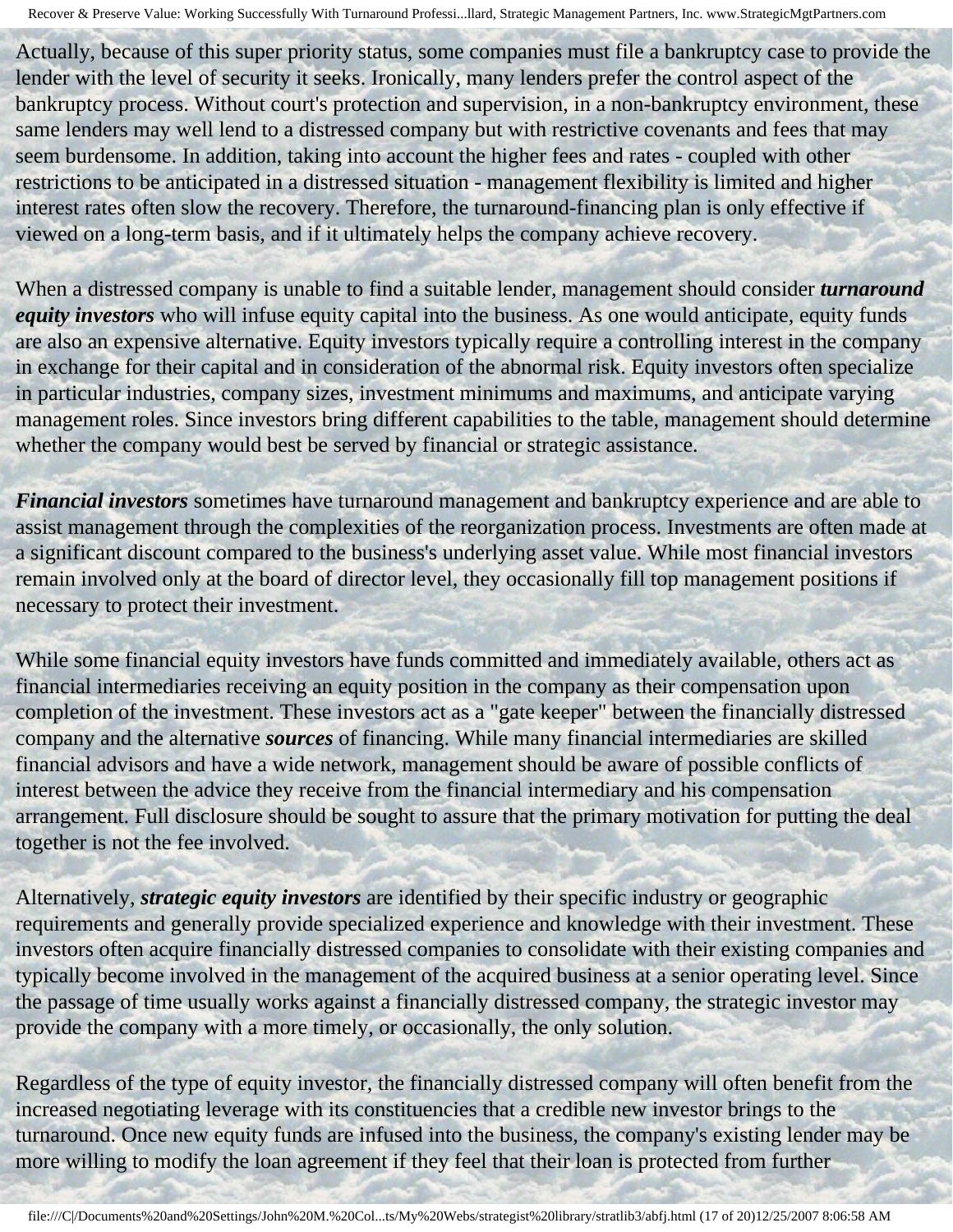impairment. Trade creditors may agree to credit terms more favorable to the troubled business if they believe that future payments have become more certain and if no trade creditors are being preferred over others. A local government may be more willing to provide tax concessions and financing if it believes jobs will be saved so that the business can continue to contribute positively to the local economy. Of equal importance, employees may be more willing to consent to concessions if they believe that the company's survival is at stake, that their jobs are in jeopardy, and that they are an integral part of the recovery process.

Purchasers of securities and claims of financially distressed companies do not infuse capital directly into the business. However, management should be aware that these investors can have a tremendous impact on the company's turnaround efforts through their purchase of securities and claims from the company's existing financial stakeholders. Investments are typically made in company's debt, since in a bankruptcy, debtholders have a higher priority status than equity holders and are able to influence management's reorganization efforts through participation on the creditors' committee. In some cases, these investors will infuse equity capital into the business as part of the plan of reorganization to increase the returns on their investments.

This growing number of investors look for opportunities to purchase securities and claims at significant discounts from financial stakeholders who prefer immediate liquidity rather than the uncertainty of recouping their investment over the long term. They believe that their investments will yield considerable returns upon the successful reorganization of the financially distressed business.

Experienced turnaround specialists also have networks to assist their clients to find the funds necessary to fuel the recovery.

# **A Final Word of Advice...**

## **Do Not Expect Miracles Overnight.**

The turnaround itself can take years of hard work to achieve, and the turnaround specialist can only be a catalyst to the change. Difficult decisions must be made by owners to enable this process to take place.

Ultimately, the success or failure of a turnaround rests upon the shoulders of a business' most valuable assets, albeit not shown on any balance sheet: its turnaround leadership, its owners and lenders, its management and its employees all dedicated to turning around the company. It is upon their effort, performance, credibility, and commitment that the turnaround specialists, lenders and creditors, and the marketplace, ultimately rely.



file:///C|/Documents%20and%20Settings/John%20M.%20Col...ts/My%20Webs/strategist%20library/stratlib3/abfj.html (18 of 20)12/25/2007 8:06:58 AM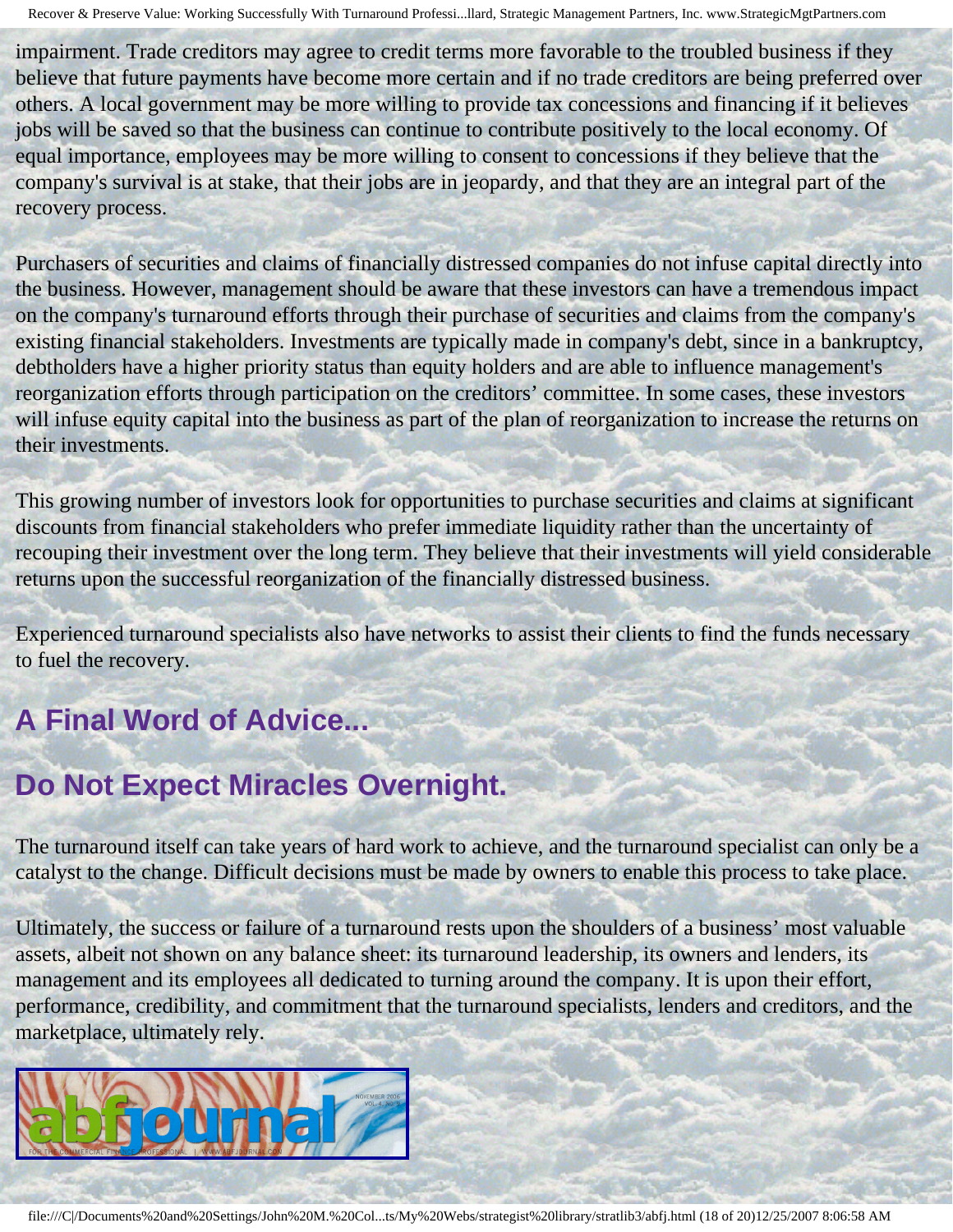*[ABF Journal, Recover & Preserve Value, Part 1 of 2](http://members.aol.com/stratlib3/abfj1.html)*



### <span id="page-18-0"></span>**About the Author**

**John M. Collard** is chairman of Strategic Management Partners, Inc., a turnaround management firm based in Annapolis, maryland, and specializing in interim executive leadership and investing private equity in underperforming companies. He is past chairman of the Turnaround Management Association and brings 35 years senior operating leadership, \$85M asset recovery, 40+ transactions worth \$780M, and \$80M fund management expertise to advise company boards, institutional and private equity investors, and governments. For more information about Strategic Management Partners, call (410) 263- 9100 or visit www.StrategicMgtPartners.com

*[Sections](#page-0-1) [Index](#page-0-2) [Contact](#page-19-0)*

### <span id="page-18-1"></span>**About the Firm**

**Strategic Management Partners** has substantial experience advising corporations and individuals on the strategic and mechanical issues of corporate development and governance, operating management and turnarounds for asset recovery. Our principal has over 30 years experience in P/L Management, Strategic Planning and Repositioning, M&A for Strategic Advantage, Finance, Investing, Raising Funds, Sales/Business Development, Building Selling and Marketing Teams, and Operational Auditing = In Public  $&$  Private companies  $=$  In healthy and crisis situations.

We work with and support the equity capital community to provide assessment studies to determine the situation, planning and strategy development to direct the company, crisis management to oversee that assets are not squandered away, workout teams that recover assets, and board level oversight to keep the client headed in the right direction.

We seek strategic alliances with private equity and recovery funds.

*[Sections](#page-0-1) [Index](#page-0-2)*

We welcome constructive inquires. More information is available if required.

There is more to Strategic Management Partner's *[Return to Home Page](http://members.aol.com/strategist/home.html#TOP)*